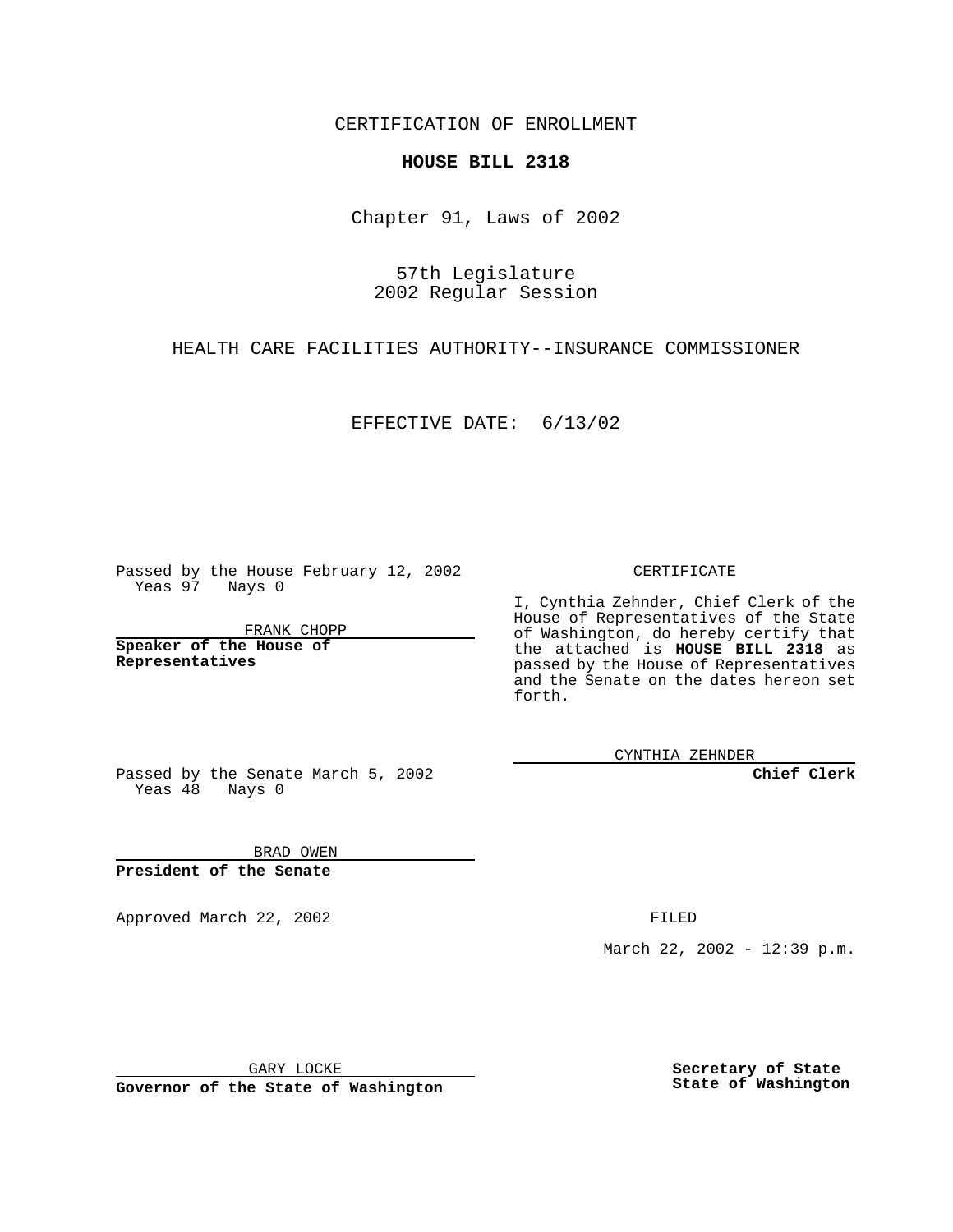## **HOUSE BILL 2318** \_\_\_\_\_\_\_\_\_\_\_\_\_\_\_\_\_\_\_\_\_\_\_\_\_\_\_\_\_\_\_\_\_\_\_\_\_\_\_\_\_\_\_\_\_\_\_

\_\_\_\_\_\_\_\_\_\_\_\_\_\_\_\_\_\_\_\_\_\_\_\_\_\_\_\_\_\_\_\_\_\_\_\_\_\_\_\_\_\_\_\_\_\_\_

Passed Legislature - 2002 Regular Session

## **State of Washington 57th Legislature 2002 Regular Session**

**By** Representatives Cody, Campbell, Kenney and Edwards; by request of Insurance Commissioner

Read first time 01/14/2002. Referred to Committee on Health Care.

 AN ACT Relating to the insurance commissioner's participation on the Washington health care facilities authority; and amending RCW 70.37.030.

BE IT ENACTED BY THE LEGISLATURE OF THE STATE OF WASHINGTON:

 **Sec. 1.** RCW 70.37.030 and 1989 1st ex.s. c 9 s 261 are each amended to read as follows:

 There is hereby established a public body corporate and politic, with perpetual corporate succession, to be known as the Washington health care facilities authority. The authority shall constitute a political subdivision of the state established as an instrumentality exercising essential governmental functions. The authority is a 12 "public body" within the meaning of RCW 39.53.010( $\left(\frac{\pi}{6}, \frac{\pi}{6}\right)$  now or 13 hereafter amended)). The authority shall consist of the governor who shall serve as chairman, the lieutenant governor, the insurance commissioner, the secretary of health, and one member of the public who shall be appointed by the governor, subject to confirmation by the senate, on the basis of the member's interest or expertise in health care delivery, for a term expiring on the fourth anniversary of the date of appointment. In the event that any of the offices referred to